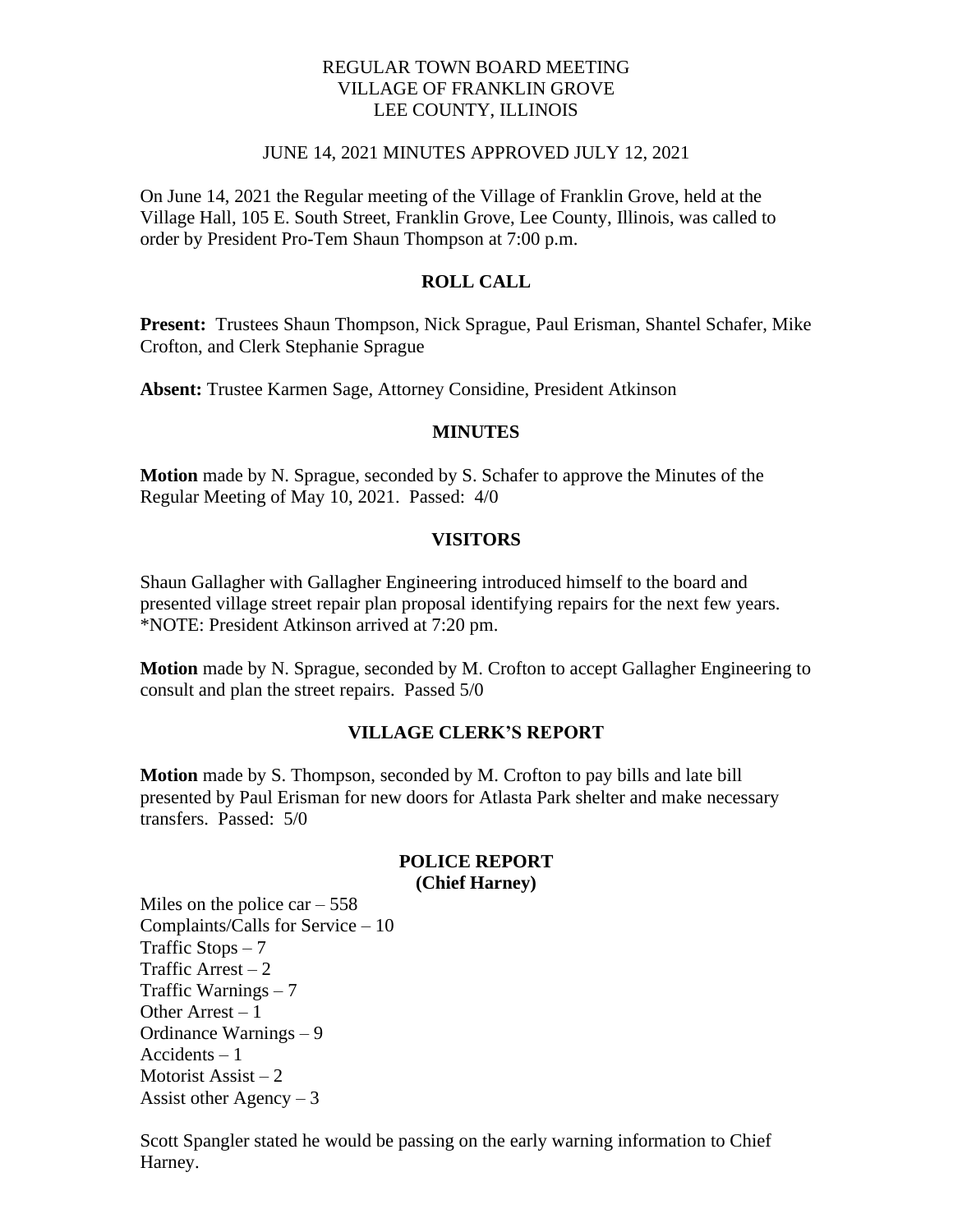# **LEGAL ISSUES (Attorney Considine)**

None

# **GENERAL ISSUES**

President Atkinson asked Trustee Crofton for a meeting schedule for the Water and Sewer committee.

**Motion** made by M. Crofton, seconded by S. Thompson for the Water and Sewer committee meet every third Wednesday at 7:00pm at the water treatment plant. Passed: 5/0

President Atkinson asked Trustee Sprague to have a Street and Alley committee meeting.

President Atkinson advised the board at the time we passed the gaming ordinance, the state maximum allowed machines in a setting was five. This maximum has since been increased to six machines.

**Motion** made by S. Schafer, seconded by S. Thompson to increase the maximum amount of gaming machines in a setting to six. Passed: 5/0

# C**OMMITTEE REPORTS**

## **STREETS & ALLEYS**

(N. Sprague Chairman)

Trustee Sprague stated they we will be ordering village trees from McCormick's. Clerk Sprague stated we are waiting on images from McCormick's to get them posted on the website.

## **WATER & SEWER**

(M. Crofton Chairman)

None

## **COMMUNITY DEVELOPMENT**

(S. Schafer Chairman)

Trustee Schafer informed the board there will be a reading of the Declaration of Independence July  $3<sup>rd</sup>$  at 9:00 am at Chaplain Creek. She stated the Harvest Fest committee is working with Rooney's to have a beer garden downtown. Scott Spangler stated Chaplain Creek will be having a beer garden during the Harvest Fest. Trustee Schafer stated she would like to order flags for each branch of the military, portable poles to be used as need and permanent poles for them to reside at Flat Iron Park.

**Motion** made by S. Thompson, seconded by P. Erisman to spend \$1,000 for military branch flags and poles. Passed: 5/0